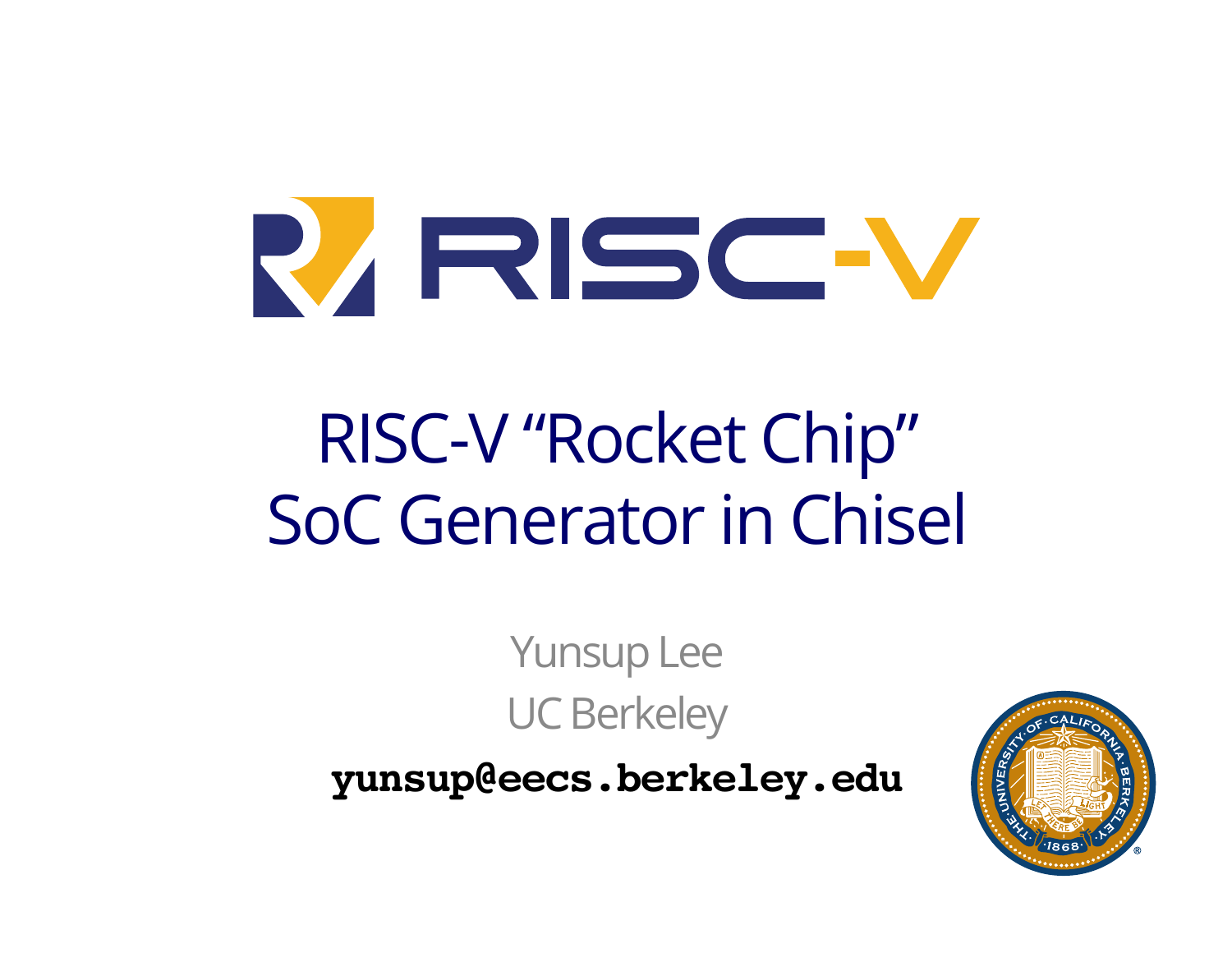

# What is the Rocket Chip SoC Generator?

- **Parameterized SoC generator written in Chisel**
- ! Generates Tiles
	- (Rocket) Core + Private Caches
- ! Generates Uncore (Outer Memory System)
	- Coherence Agent
	- Shared Caches
	- DMA Engines
	- Memory Controllers
- **Glues all the pieces together**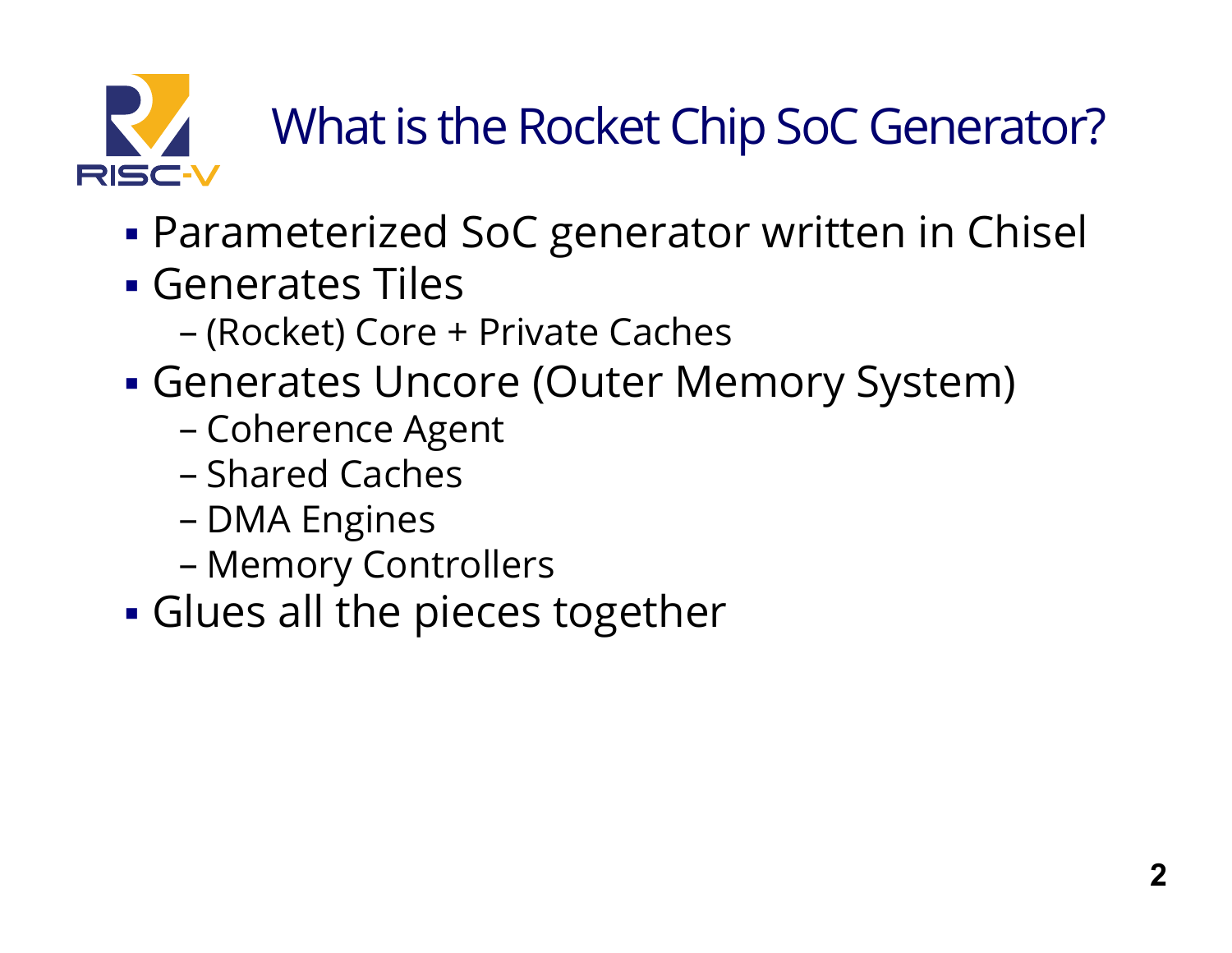

### "Rocket Chip" SoC Generator



! Generates n Tiles

- (Rocket) Core
- RoCC Accelerator
- $1115$
- $-L1$  D\$
- ! Generates HTIF - Host DMA Engine
- ! Generates Uncore
	- L1 Crossbar
	- Coherence Manager
	- Exports MemIO Interface

TileLink / MemIO Converter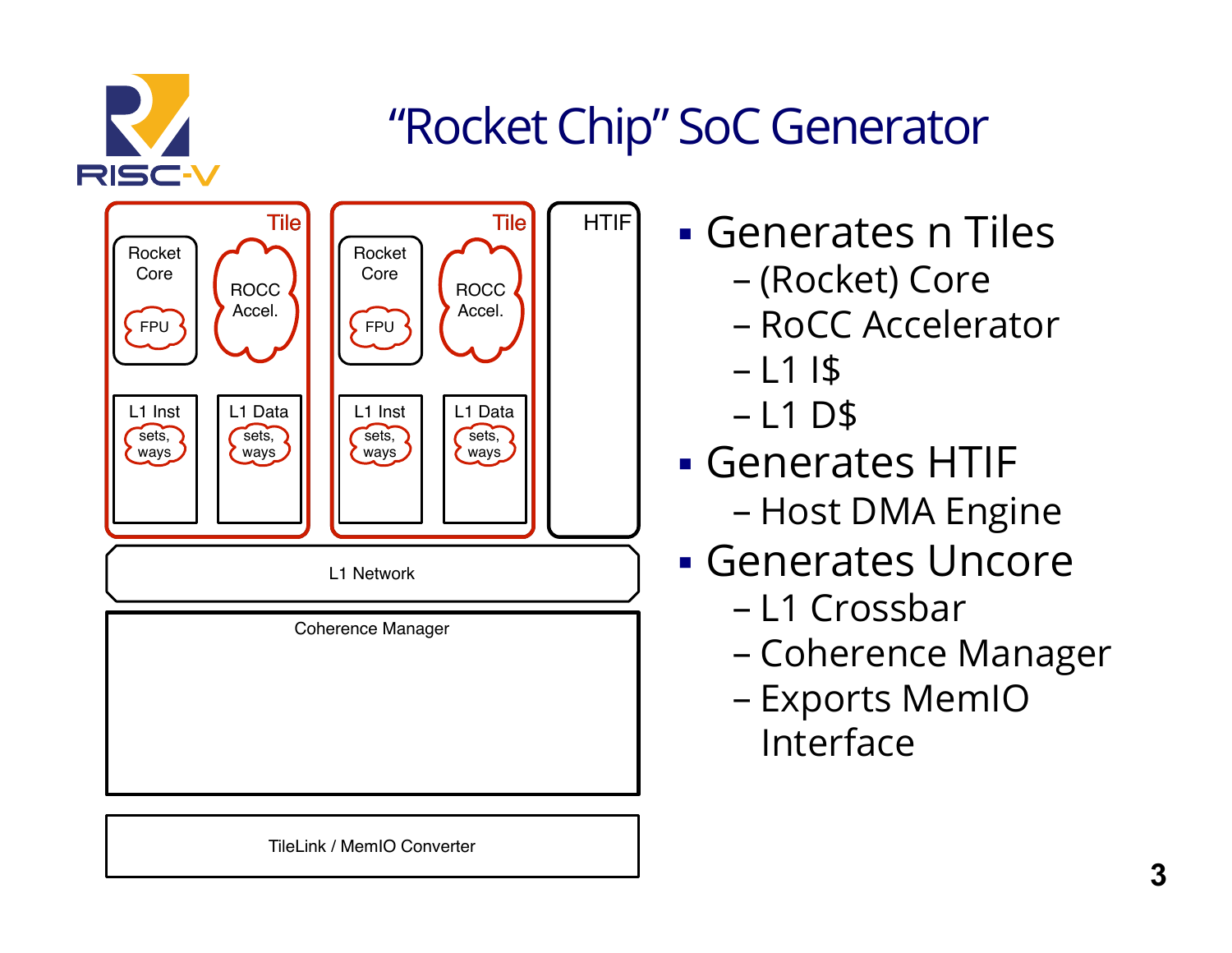

# Why SoC Generators?

- **.** Helps tune the design under different performance, power, area constraints, and diverse technology nodes
- ! Parameters include:
	- number of cores
	- instantiation of floating-point units, vector units
	- cache sizes, associativity, number of TLB entries, cache-coherence protocol
	- number of floating-point pipeline stages
	- width of off-chip I/O, and more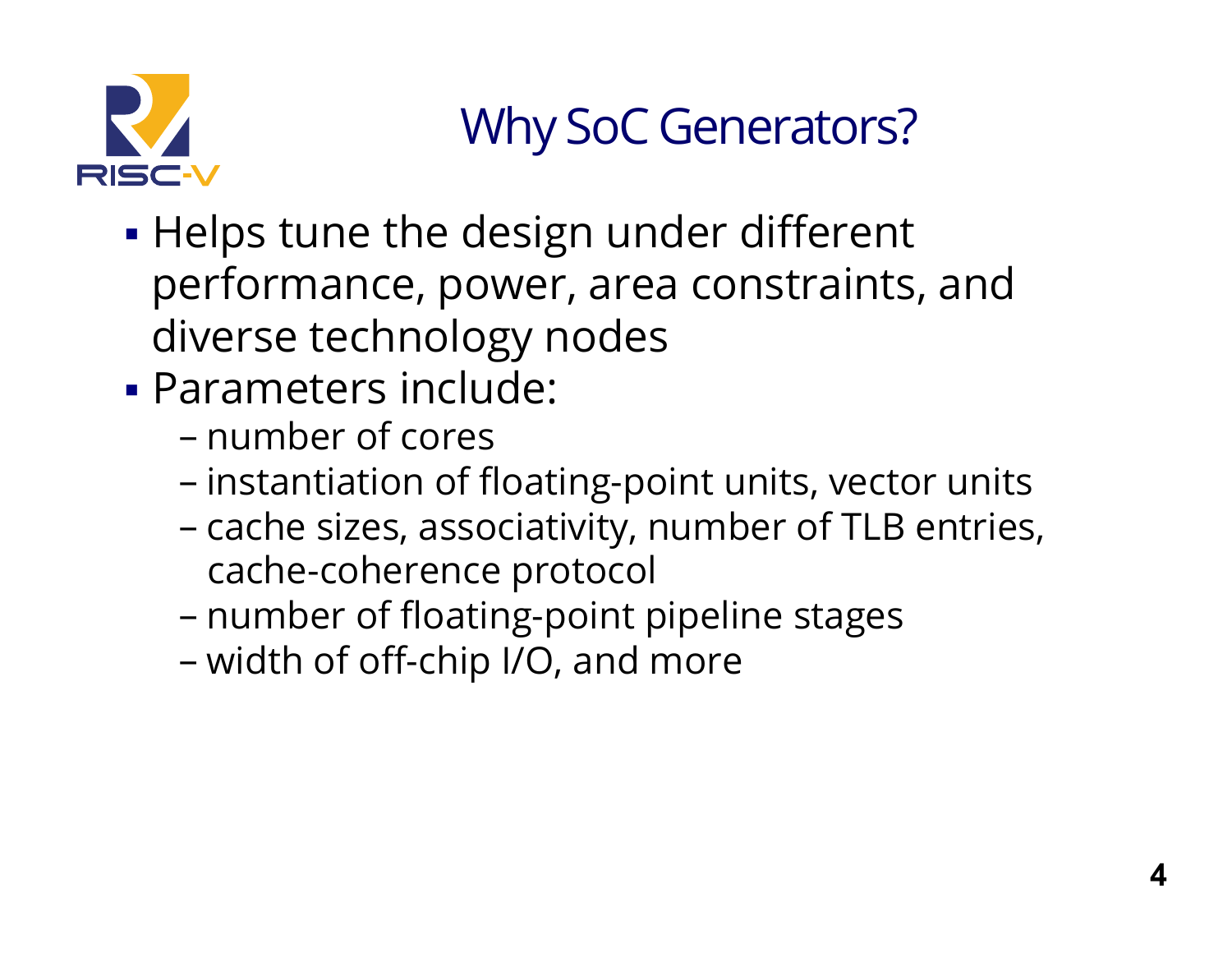

# Why Chisel?

- **RTL generator written in Chisel** - HDL embedded in Scala
- ! Full power of Scala for writing generators
	- object-oriented programming
	- functional programming

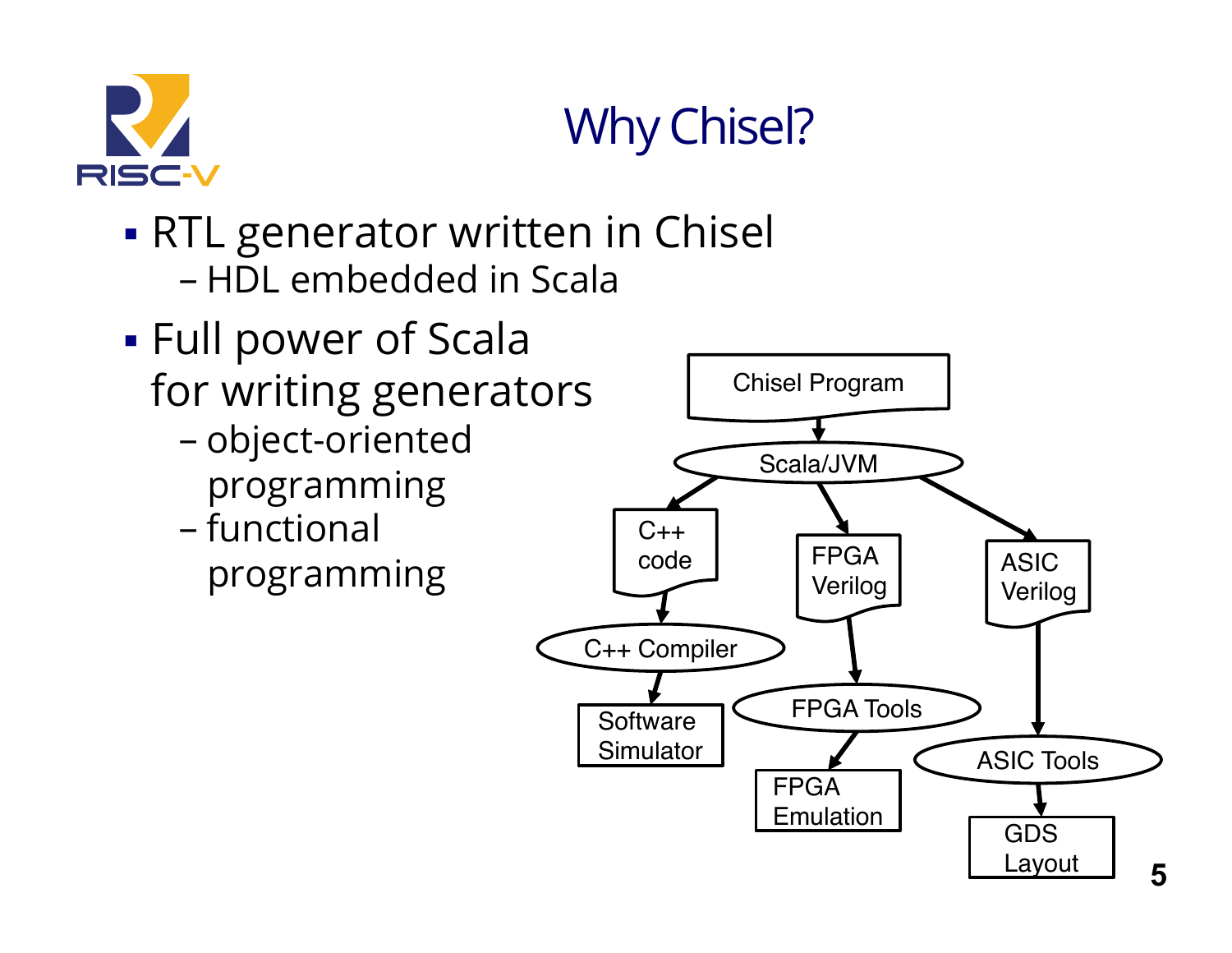

- 64-bit 5-stage single-issue in-order pipeline
- Design minimizes impact of long clock-to-output delays of compiler-generated RAMs  $\cdot$  o $\cdot$  o ES IIII - Design minimizes impact of long clock-.<br>. . . . . . . ach delays
- 64-entry BTB, 256-entry BHT, 2-entry RAS
- MMU supports page-based virtual memory
- IEEE 754-2008-compliant FPU
	- Supports SP, DP FMA with hw support for subnormals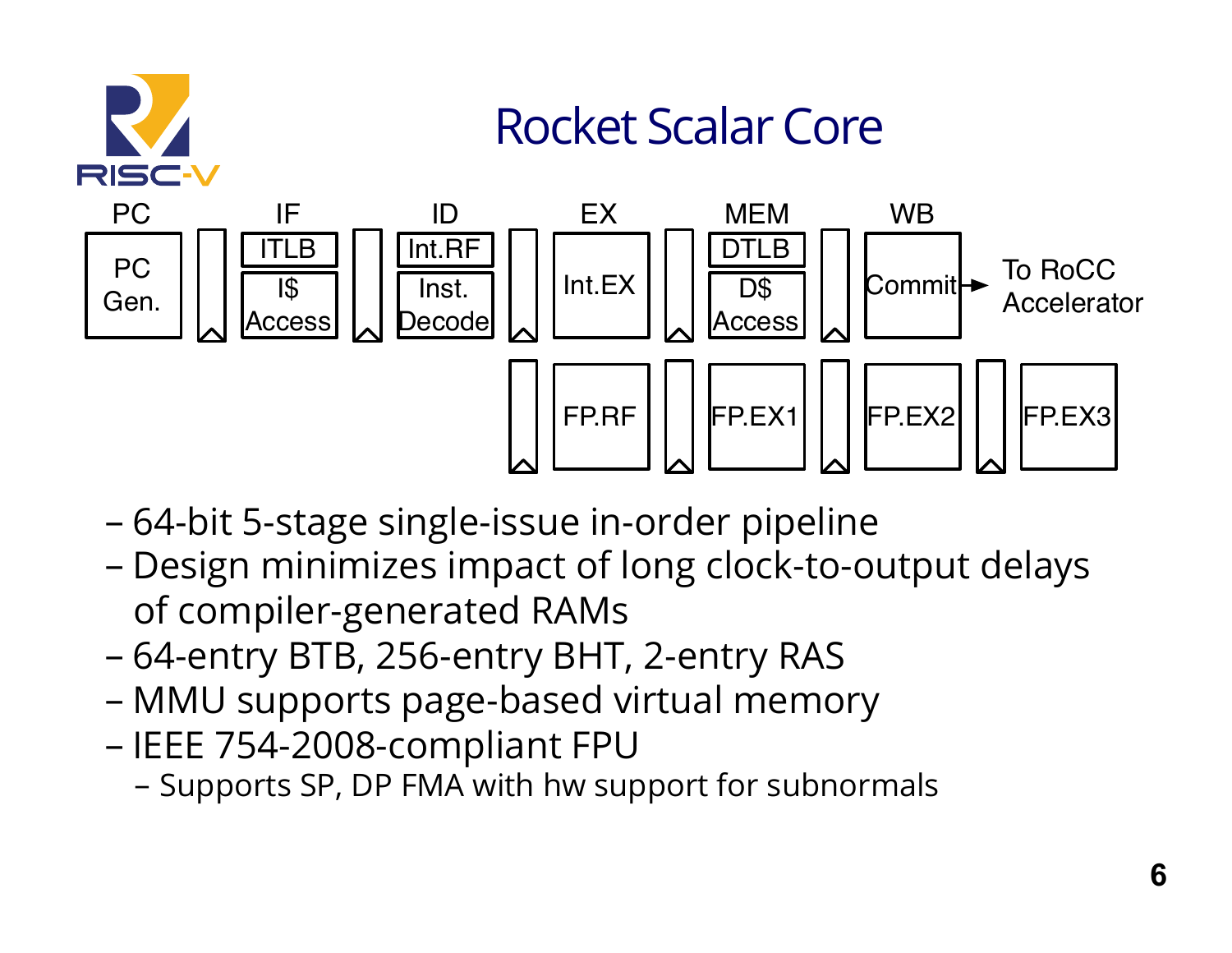

# ARM Cortex-A5 vs. RISC-V Rocket

| <b>Category</b>      | <b>ARM Cortex-A5</b>           | <b>RISC-V Rocket</b>           |
|----------------------|--------------------------------|--------------------------------|
| <b>ISA</b>           | 32-bit ARM v7                  | 64-bit RISC-V v2               |
| Architecture         | Single-Issue In-Order          | Single-Issue In-Order 5-stage  |
| Performance          | 1.57 DMIPS/MHz                 | 1.72 DMIPS/MHz                 |
| Process              | <b>TSMC 40GPLUS</b>            | <b>TSMC 40GPLUS</b>            |
| Area w/o Caches      | $0.27$ mm <sup>2</sup>         | $0.14 \text{ mm}^2$            |
| Area with 16K Caches | $0.53$ mm <sup>2</sup>         | $0.39$ mm <sup>2</sup>         |
| Area Efficiency      | 2.96 DMIPS/MHz/mm <sup>2</sup> | 4.41 DMIPS/MHz/mm <sup>2</sup> |
| Frequency            | $>1$ GHz                       | $>1$ GHz                       |
| <b>Dynamic Power</b> | $<$ 0.08 mW/MHz                | $0.034$ mW/MHz                 |

- PPA reporting conditions
	- 85% utilization, use Dhrystone for benchmark, frequency/power at TT 0.9V 25C, all regular VT transistors
- 10% higher in DMIPS/MHz, 49% more area-efficient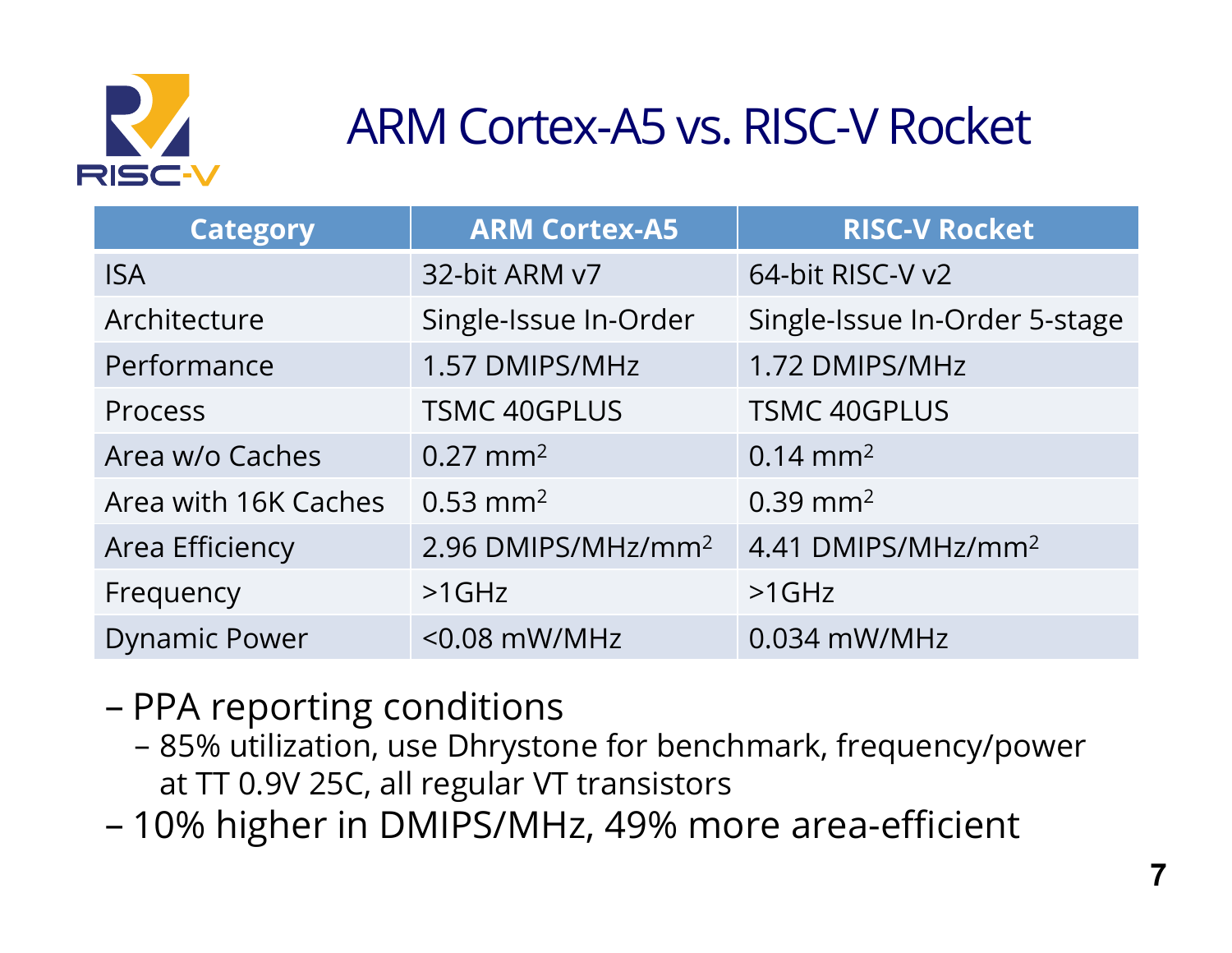

### HTIF: Host-Target Interface

- ! UC Berkeley specific block mainly used to emulate devices for simple test chips
	- Emulates system calls, console, block devices, frame buffer, network devices
	- No need for this block once the SoC has actual devices on the target machine
- ! Consider it as a "host DMA engine"
- . A port for for host system to read/write
	- Core CSRs (control and status registers)
	- Target Memory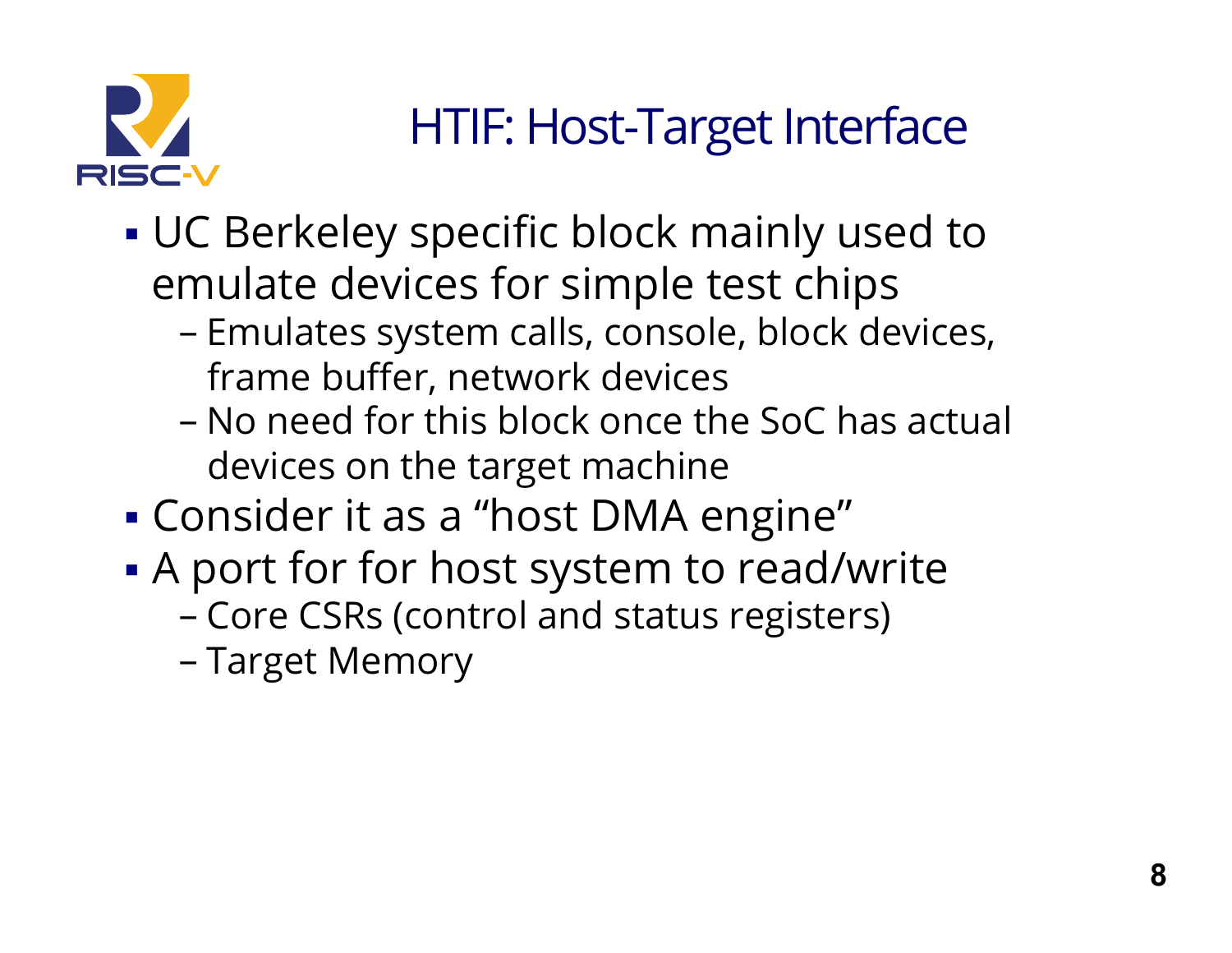# Important Interfaces in the Rocket Chip



- ! ROCCIO
	- Interface between Rocket/Accelerator
- ! HTIFIO
	- Read/Write CSRs
- **TileLinkIO** 
	- Coherence Fabric
- ! MemIO
	- Simple AXI-like memory interface
- **.** HostIO
	- Host Interface to HTIF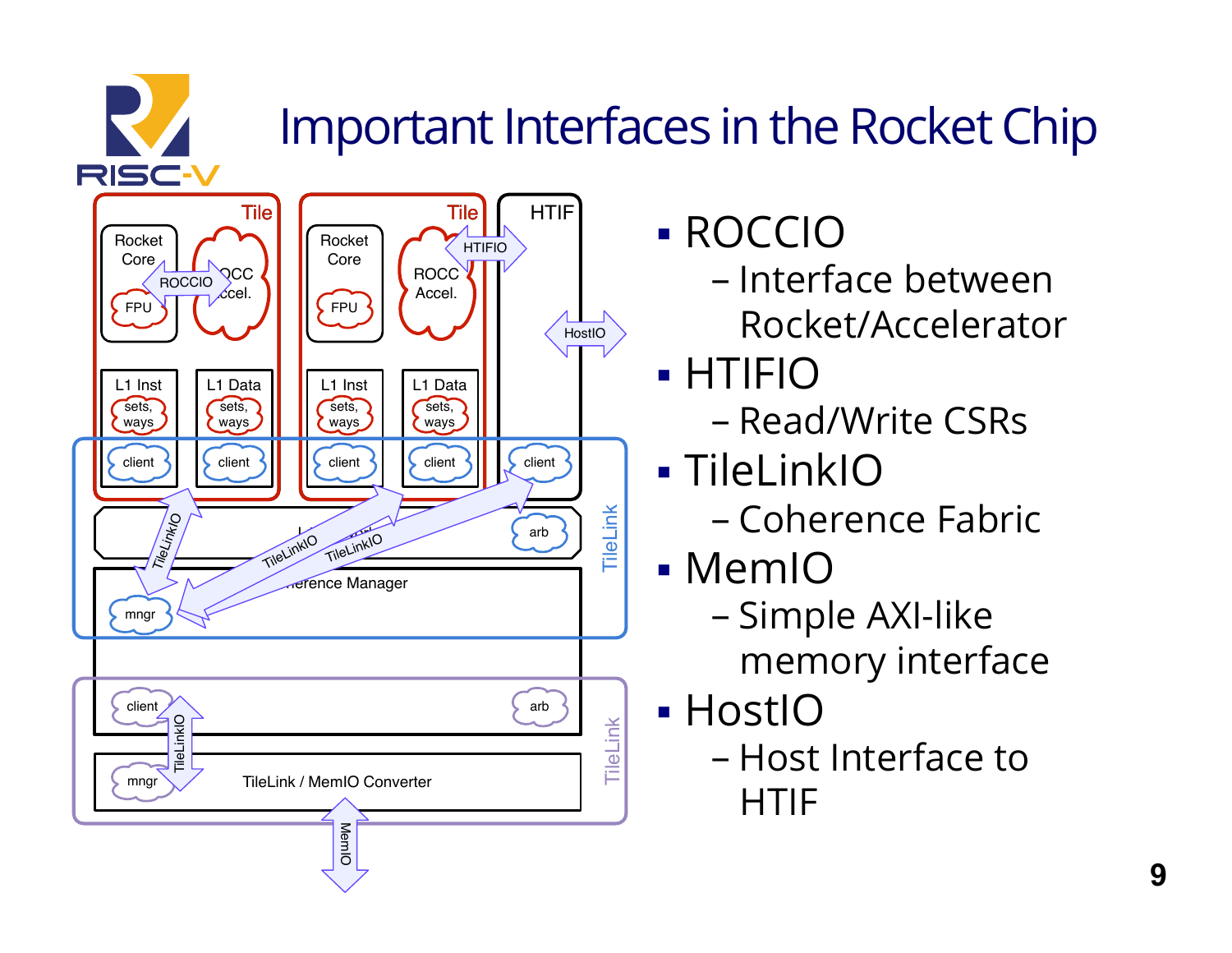

#### **TileLinkIO**



- TileLinkIO consists of Acquire, Probe, Release, Grant, Finish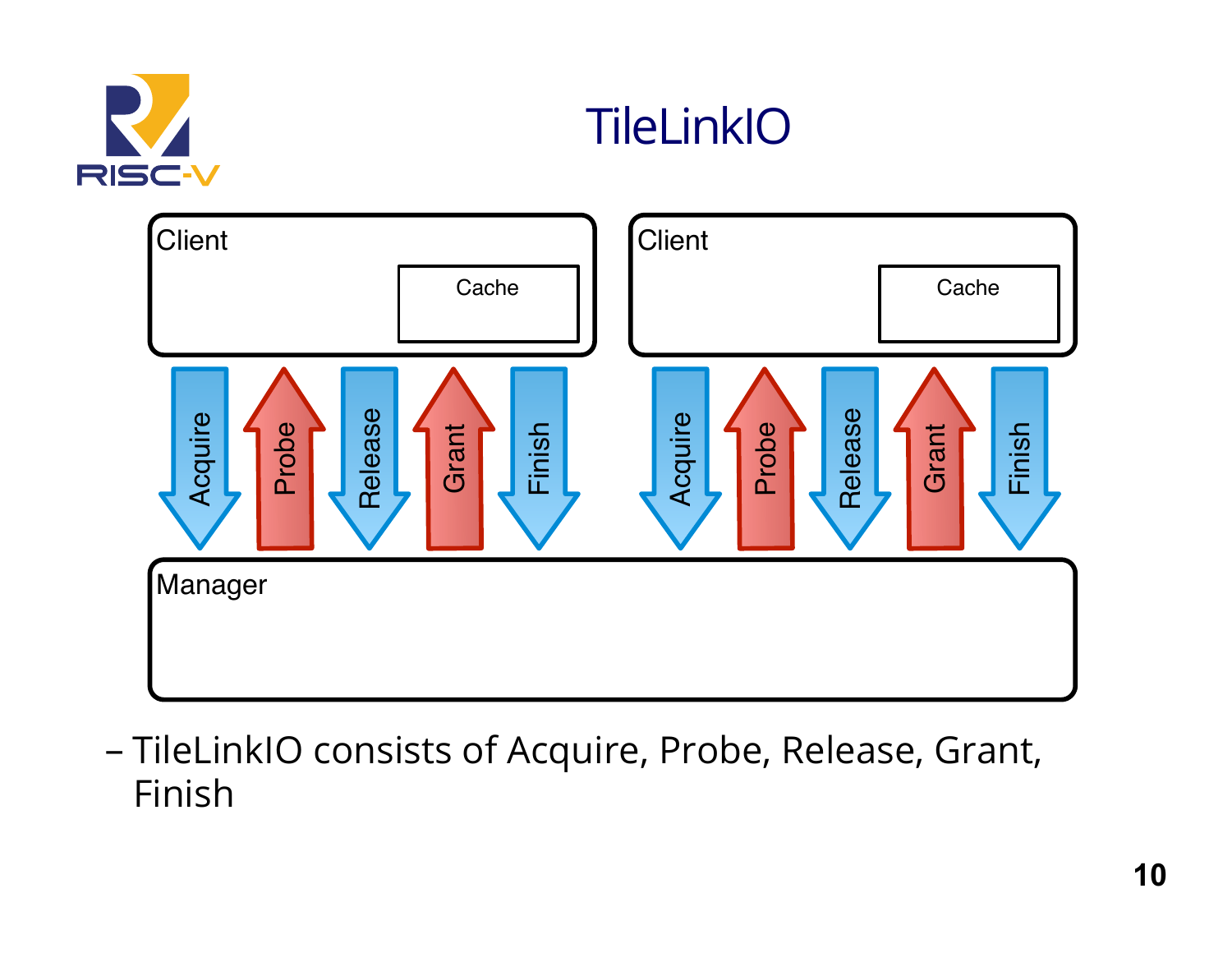

#### UncachedTileLinkIO



- UncachedTileLinkIO consists of Acquire, Grant, Finish
- Convertors for TileLinkIO/UncachedTileLinkIO in uncore library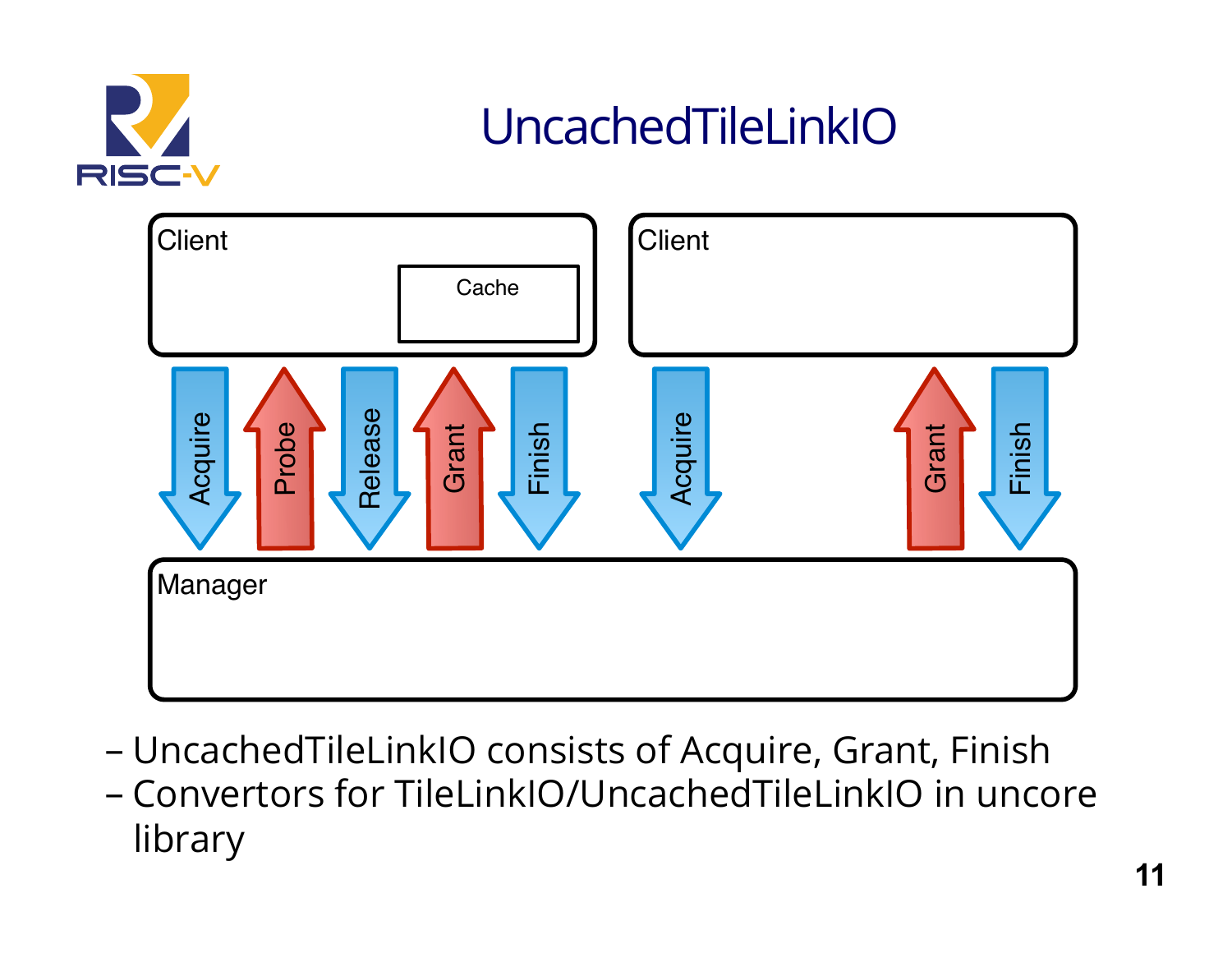

#### MemIO



- MemReqCmd consists of addr, rw (write=true), tag
- MemData consists of 128 bit data payload
- MemResp consists of 128 bit data payload, tag
- Decoupled(interface) means an interface with ready/ valid signals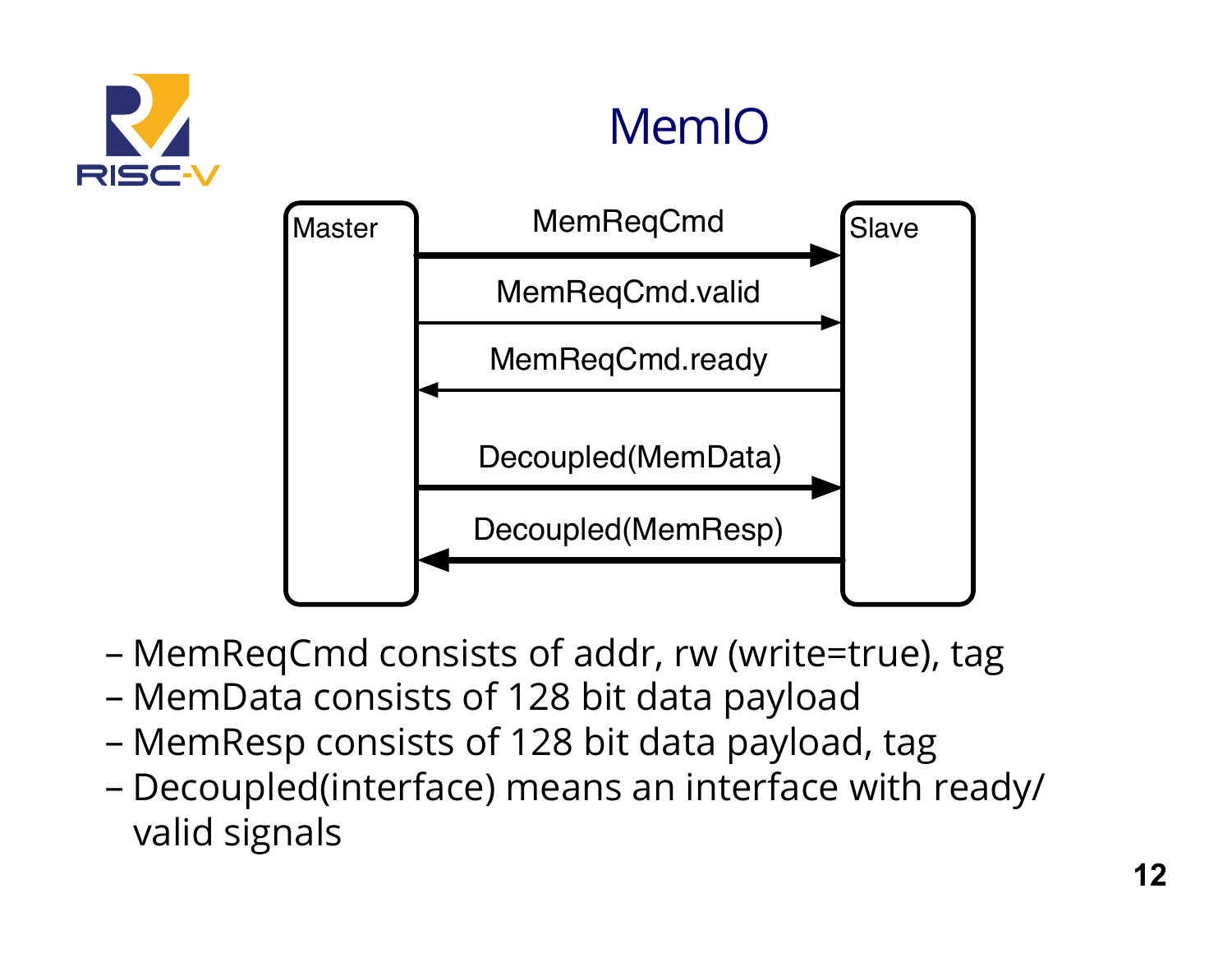

#### ROCCIO

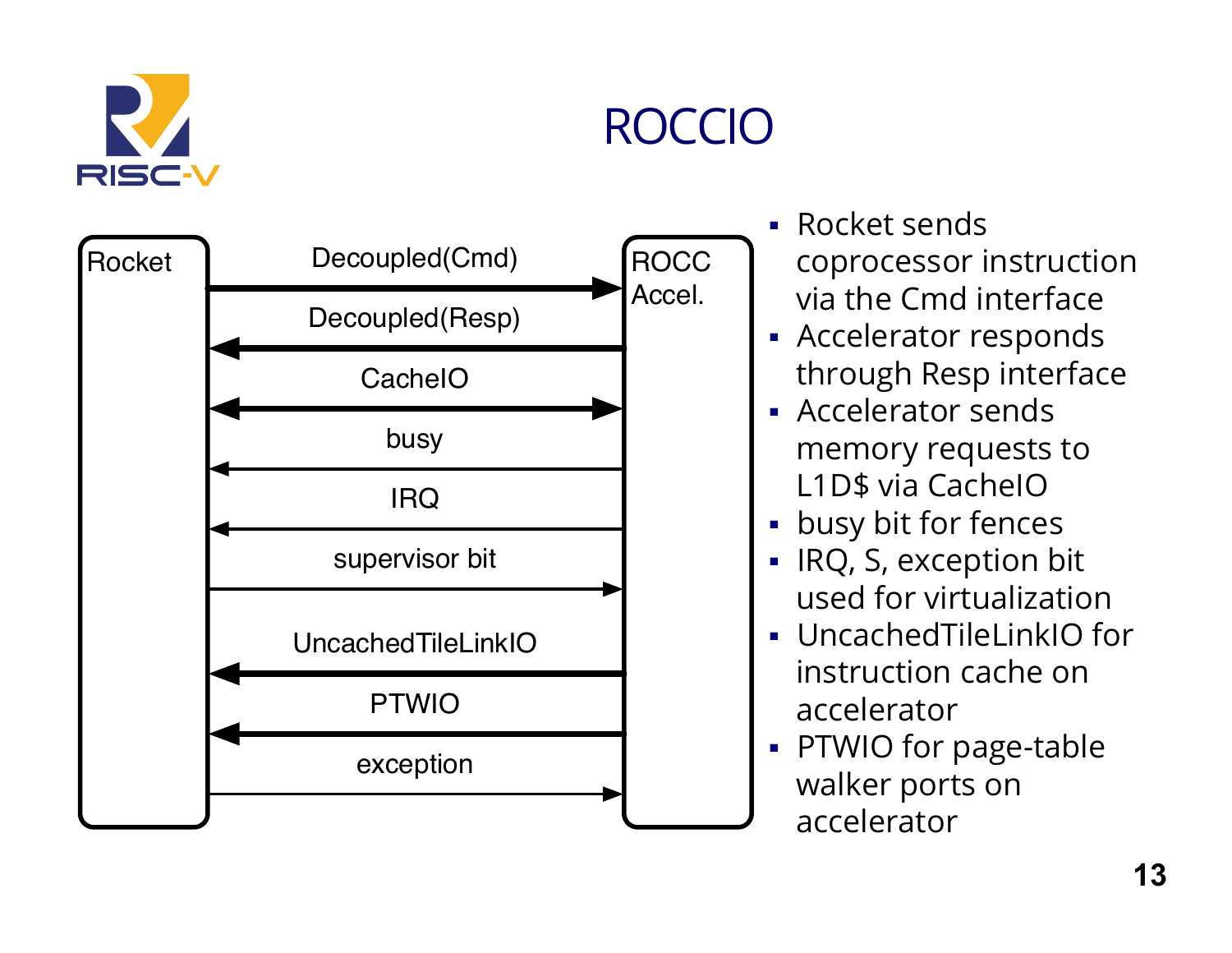





- reset signal and core\_id routed from HTIF (historical reasons nothing technical)
- CSR Read/Write requests go through CSRReq/CSRResp
- IPI Requests go through IPIReq/IPIResp
- HTIFIO likely to be modified in the near future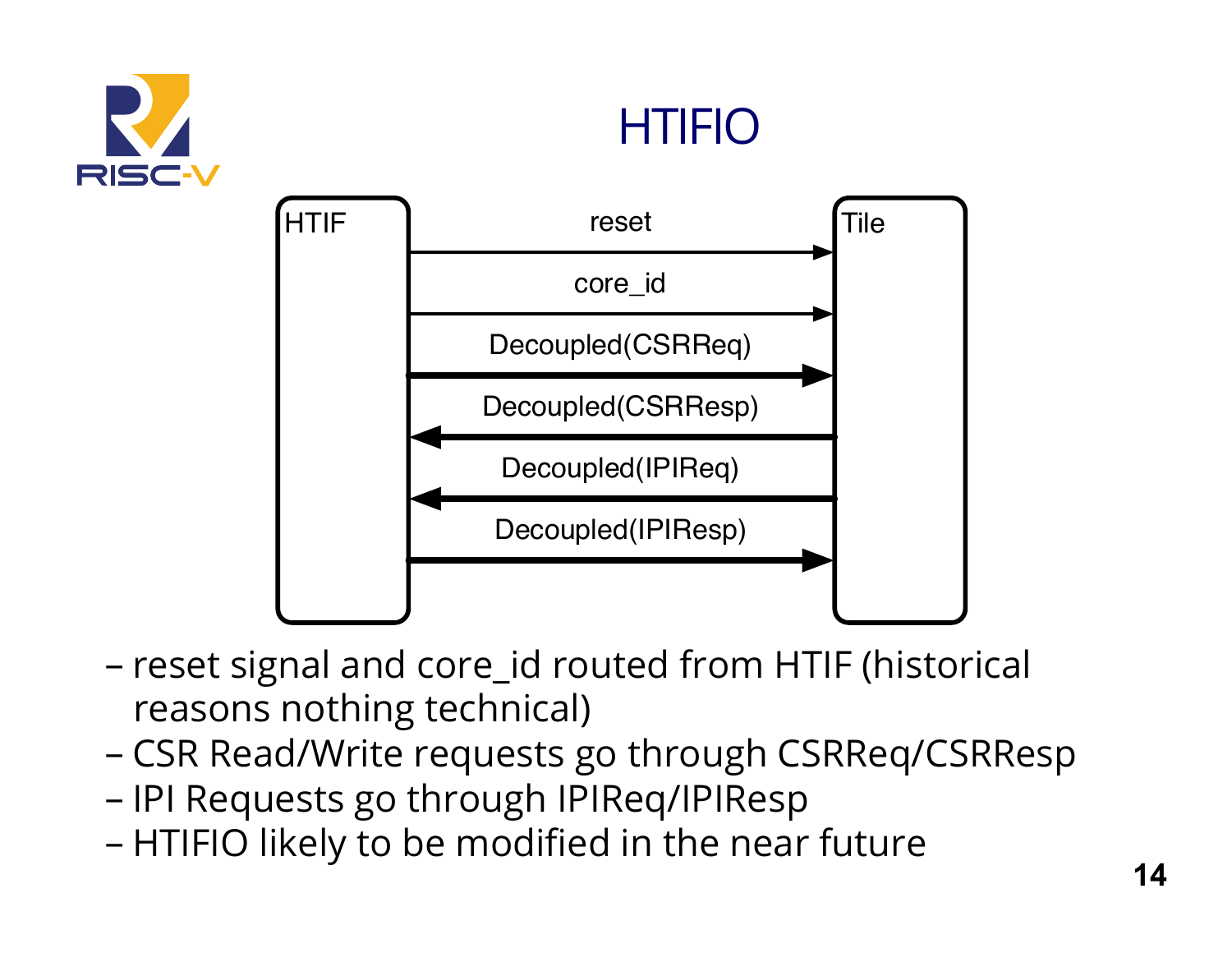

#### Rocket Chip C++ Emulator Setup

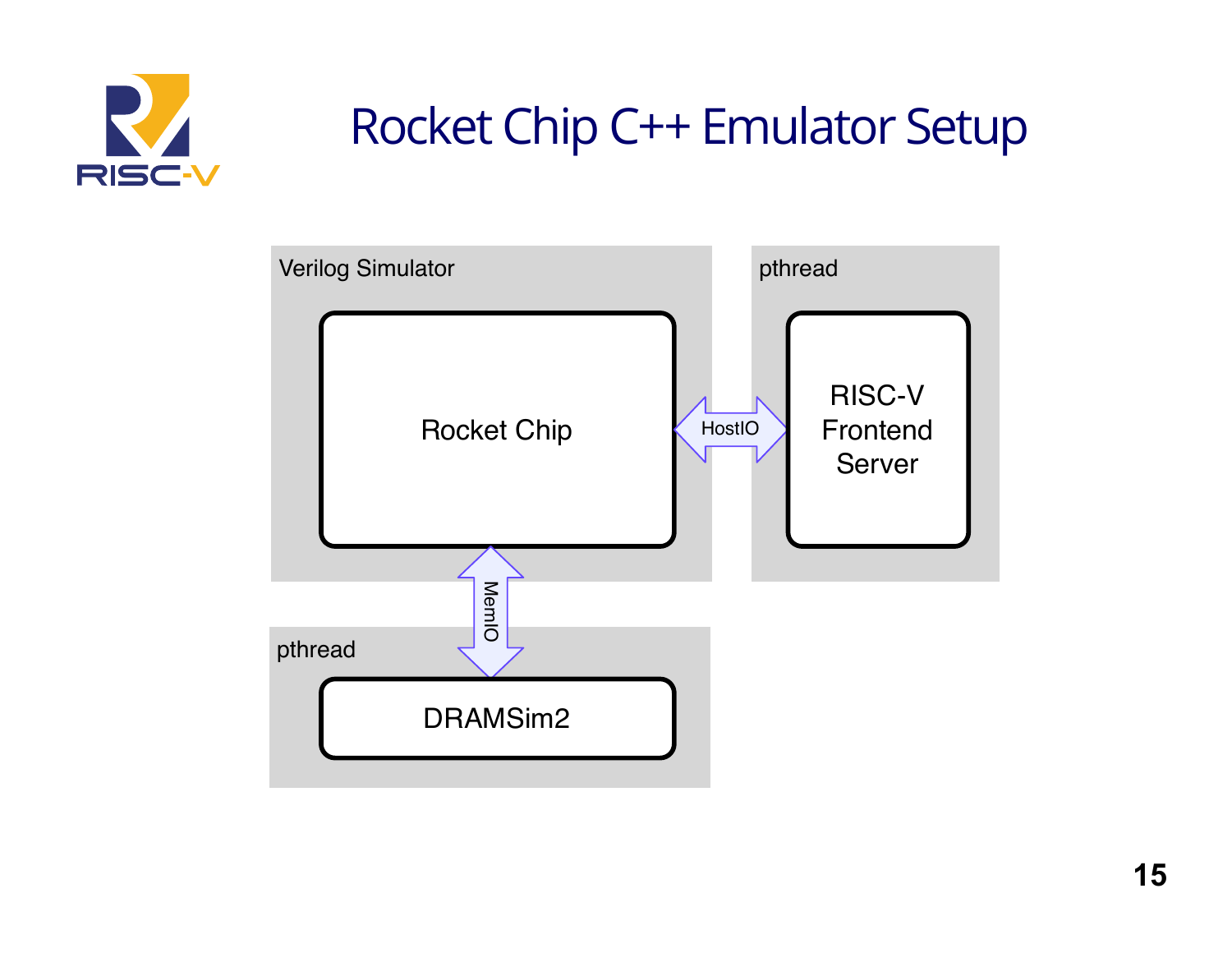

#### Rocket Chip FPGA Setup

ZYNQ FPGA

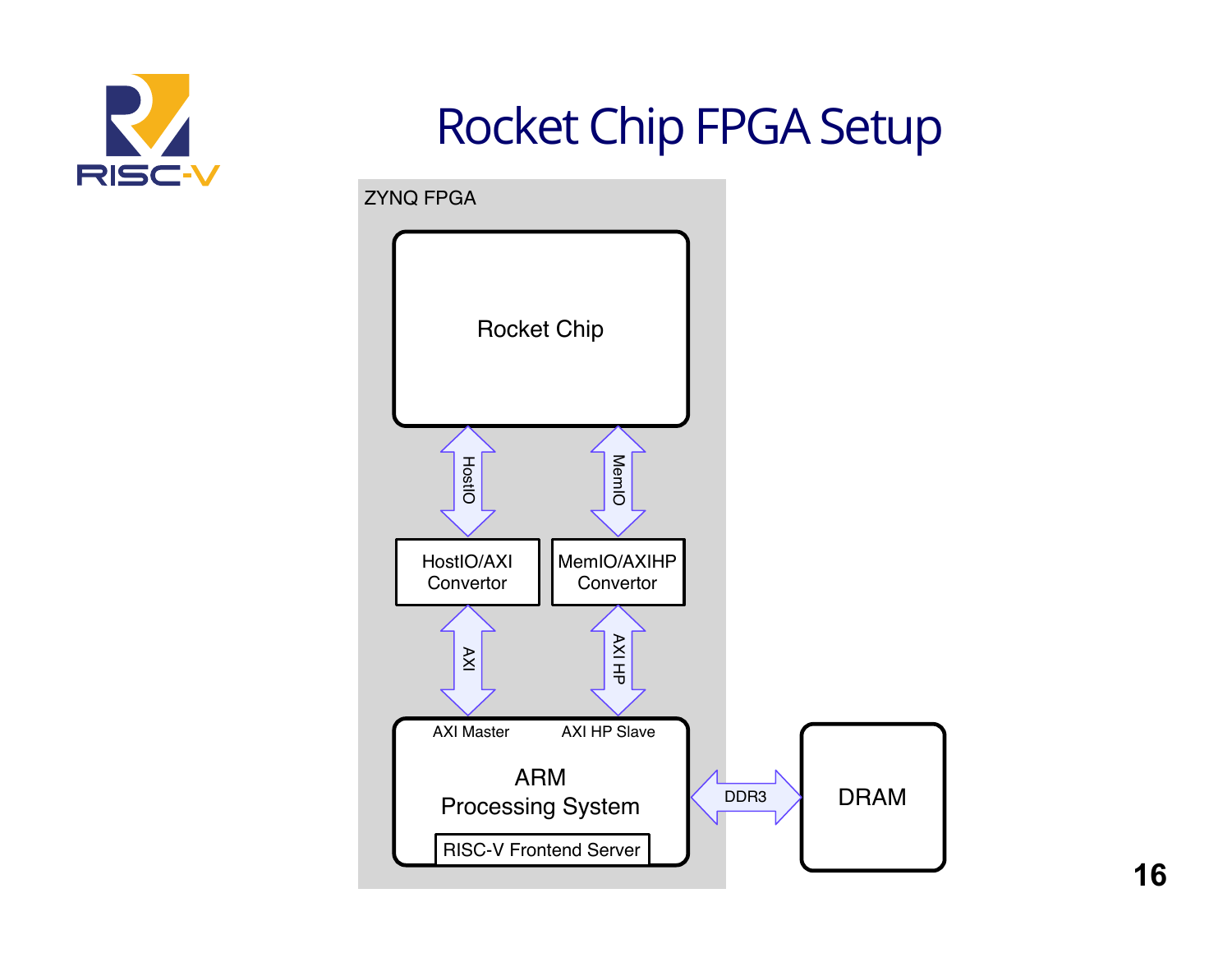

# Rocket Chip Berkeley Test Chip Setup

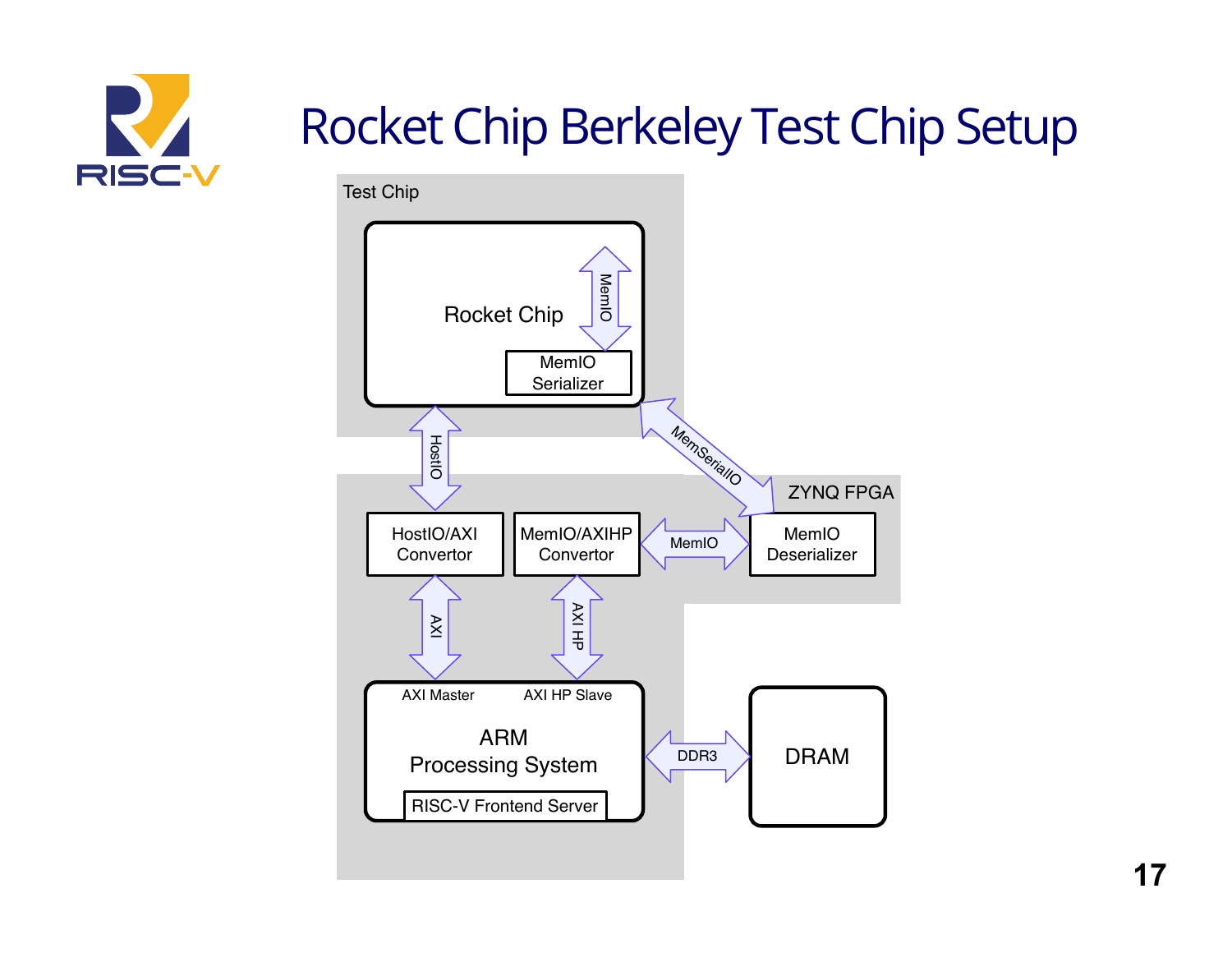

#### Rocket Chip "SoC" Setup

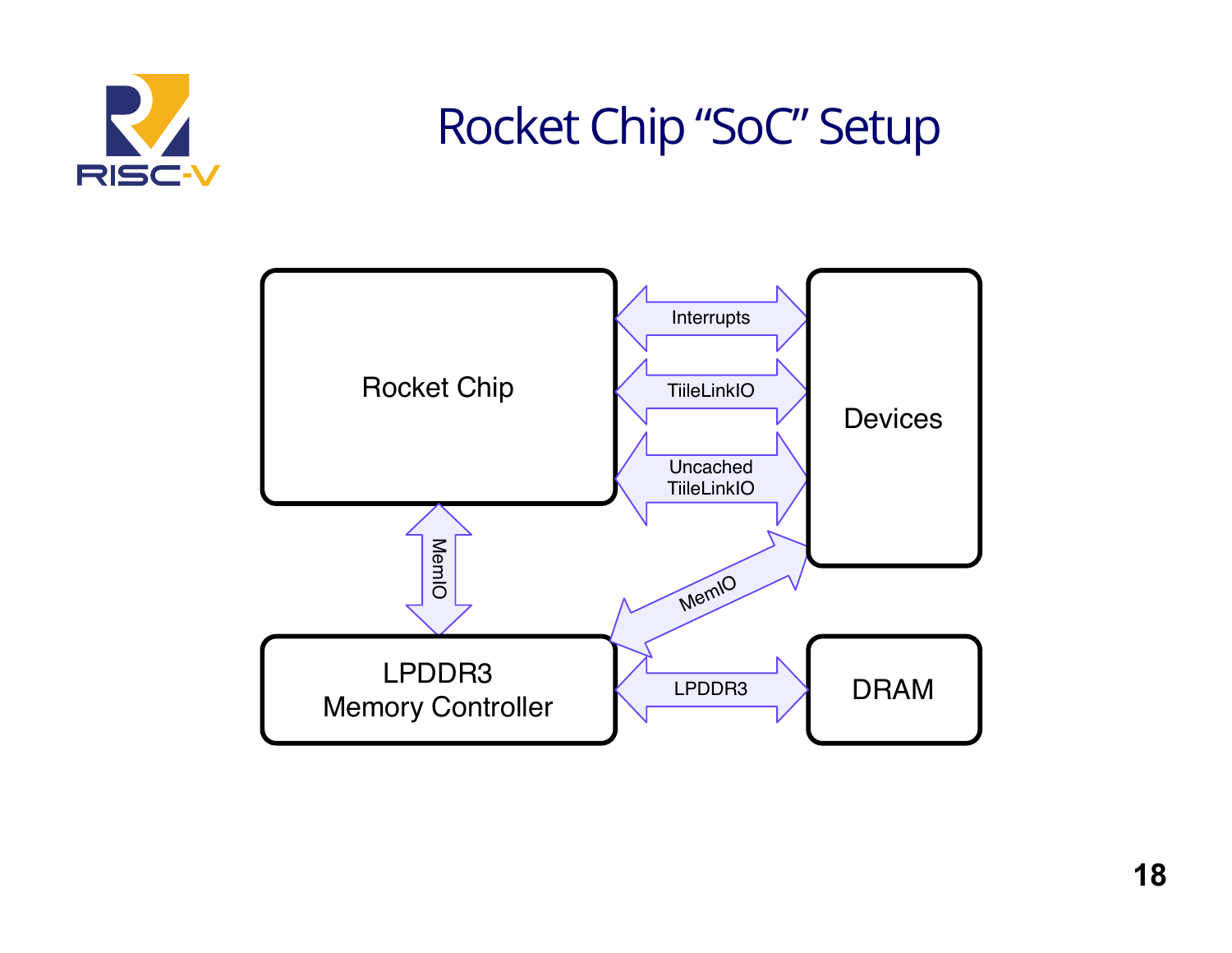#### Who should use the Rocket Chip Generator? People who would like to develop …



RISC-V

- ! A RISC-V SoC
	- Look into Chisel parameters
- **New Accelerators** 
	- Drop in at ROCCIO level
- **Own RISC-V Core** 
	- Drop in at TileLinkIO level or MemIO level
- **Own Device** 
	- Drop in at TileLinkIO or UncachedTileLinkIO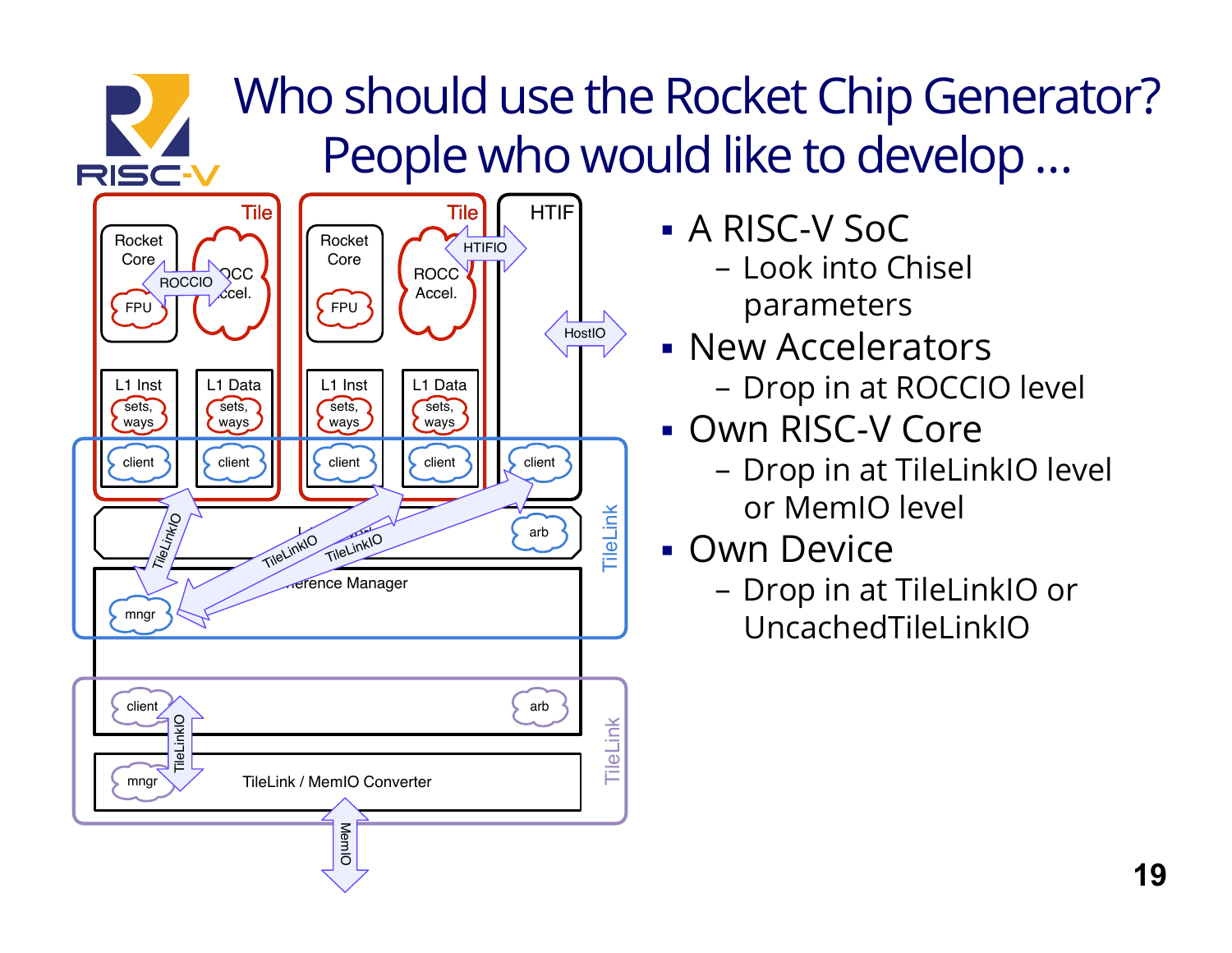

# New Features: L2\$ with Directory Bits



- ! Shared L2\$ with multiple banks
- ! Each L2\$ will act as a coherence manager with directory bits (snoop filter)
- ! These caches can be composed to build outer-level caches such as an L3\$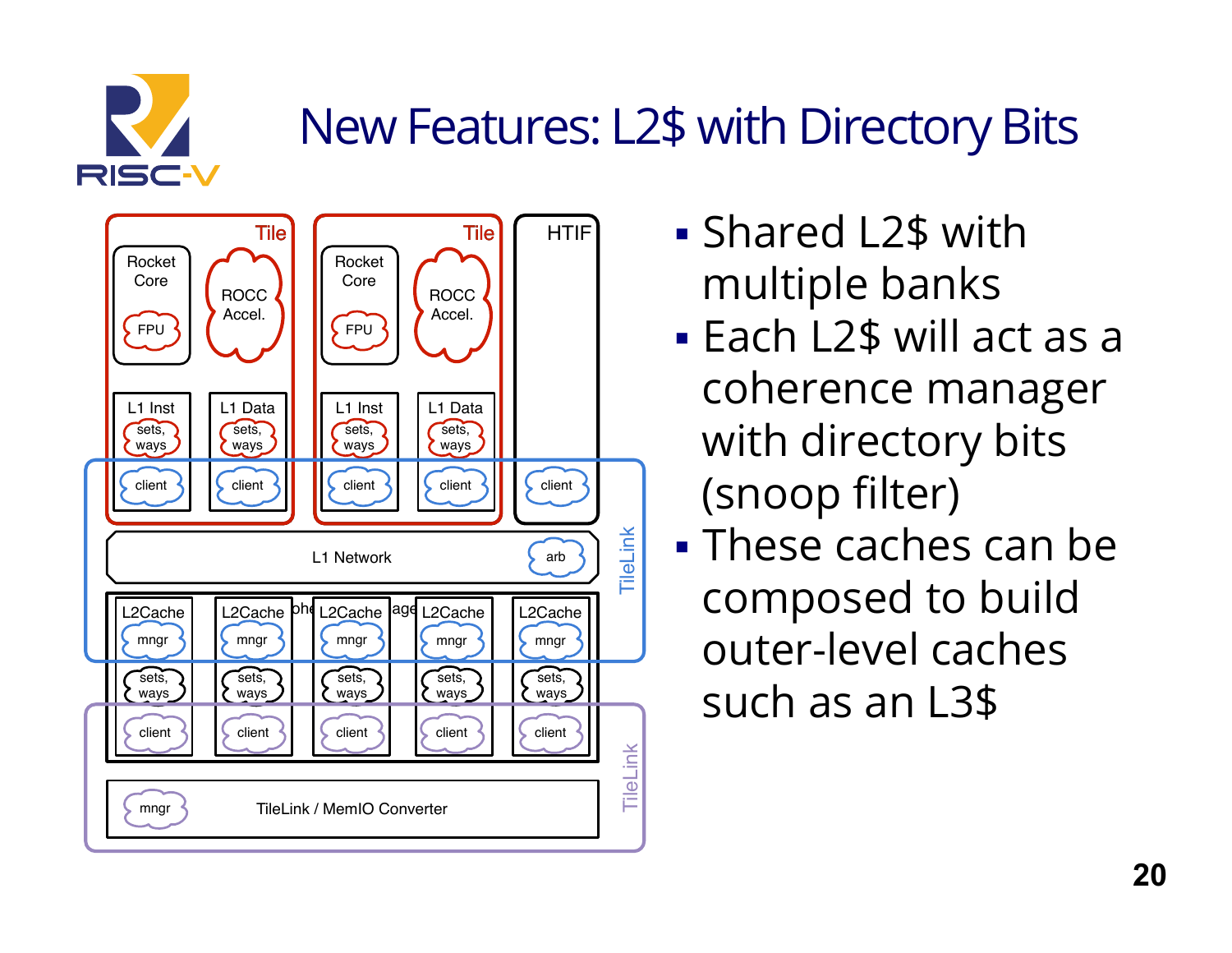

# New Features: ROCC interfaces with L2\$



**ROCC talks directly** to the L2\$ to address more data